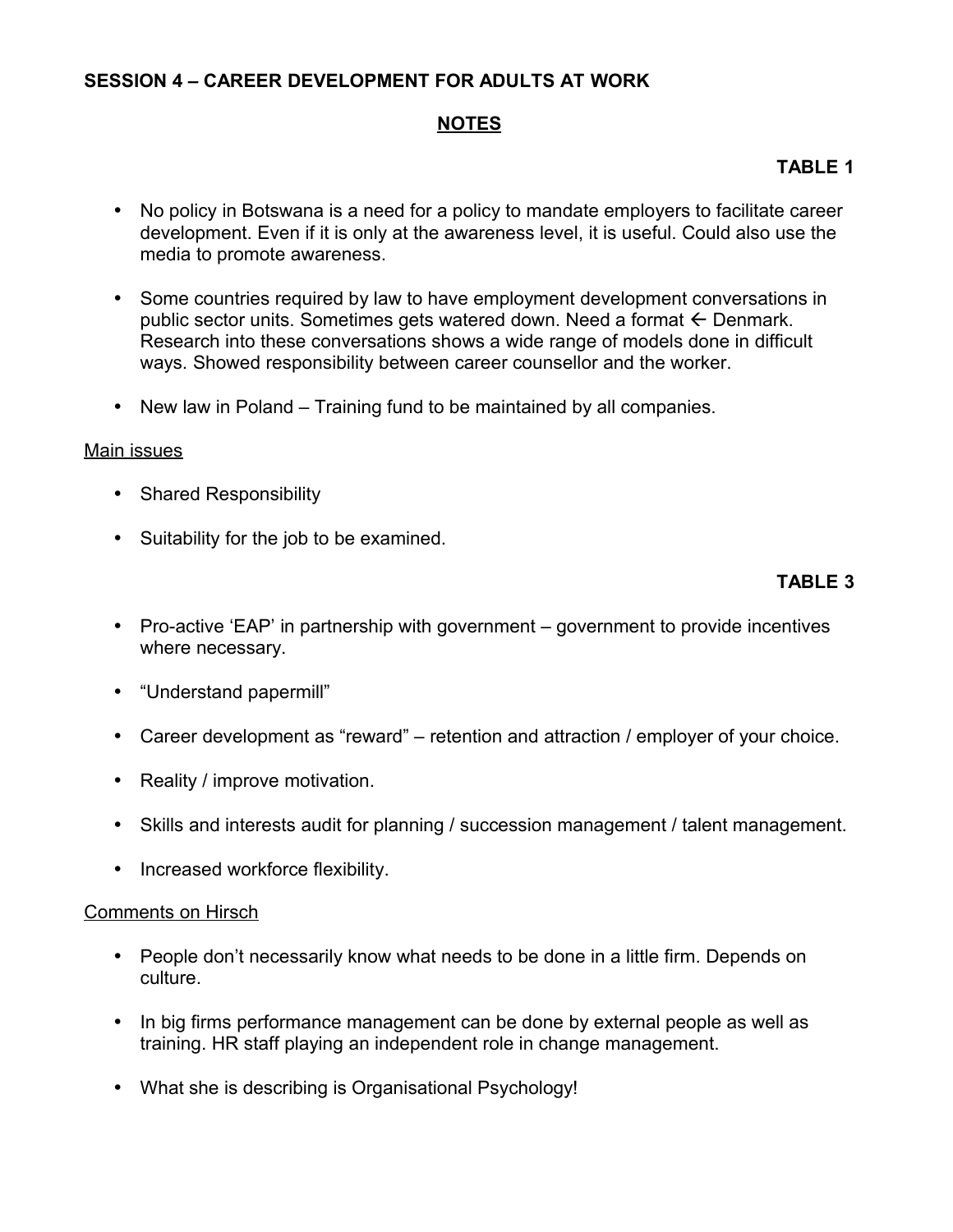- Organisational development.
- What is in it for the employers? Until labour market shortages force us to.

# Hirsch

- Incentives to train.
- Training guarantees legislation.

# Question 1

- Roles and
- Linkages between career counseling and organizational development need exploring and strengthening
- Implications for content of training
- Responsibilities- managers need training
- Unions- train a person in career development
- Train career counselors in business
- If we are talking about HR/Org development why should career development community get involved?
- (Australia)
- Bring different perspective
- Lifelong/developmental counseling
- HR are so busy and administrative task- lost time to develop people
- Succession planning is something that career development specialists can do to identify need to get an organizational perspective
- If people want businesses to succeed business needs to be interested in human capital
- We need to evaluate our career interventions to make the business care

## **TABLE 4**

## Question 1

• -need to consider the nature of work, how do you service part-time, precarious workers?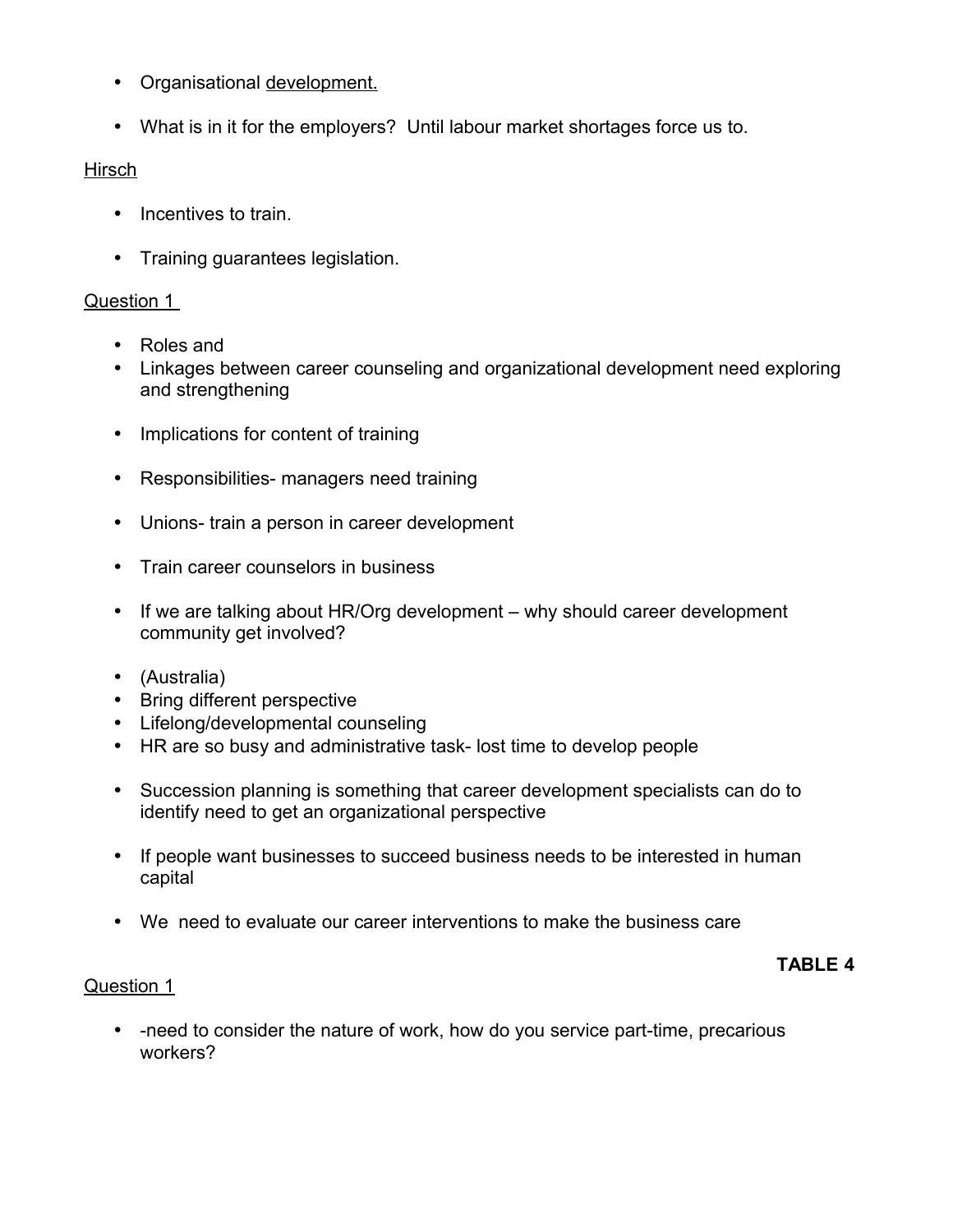- -two perspectives:
	- $\circ$  career developers as an external resource available to workers
	- o an internal resource focusing on career management
- Focus could be on employability; good labour market information is key
- Access to external career development services puts the ones on individual responsibility
	- $\circ$  -it's fine but the individual should not be left alone
- Career management is the responsibility of the employer
- Individuals don't know where to go to support their life long learning
- Low skilled workers face particular issues; the first to go  $\circ$  -public response is to place them back into a job, any job
- Focus on career development services needs to be sensitive to economic cycles
- A disappearing middle- focus will end up being on low and high skilled labour; need to place efforts on the middle as well

#### Question 1

- Need to define employed worker eg F/T, P/T, casual
- Focus
	- $\circ$  -will it be from external perspectives eg. contracted career development
	- o -or will it be from internal perspective?
- Career **management** responsibility of the enterprise, but career **development** responsibility of the individual. State should support the individual when seeking development opportunities.
- What about the mid-qualified people? Will they diminish?

## **TABLE 5**

#### Question 1

- Adult employees- Issue with ongoing career development. In Finland, **trade unions** are providing this service and working with employers to help develop careers of employees.
- Is there too much emphasis on non-employed?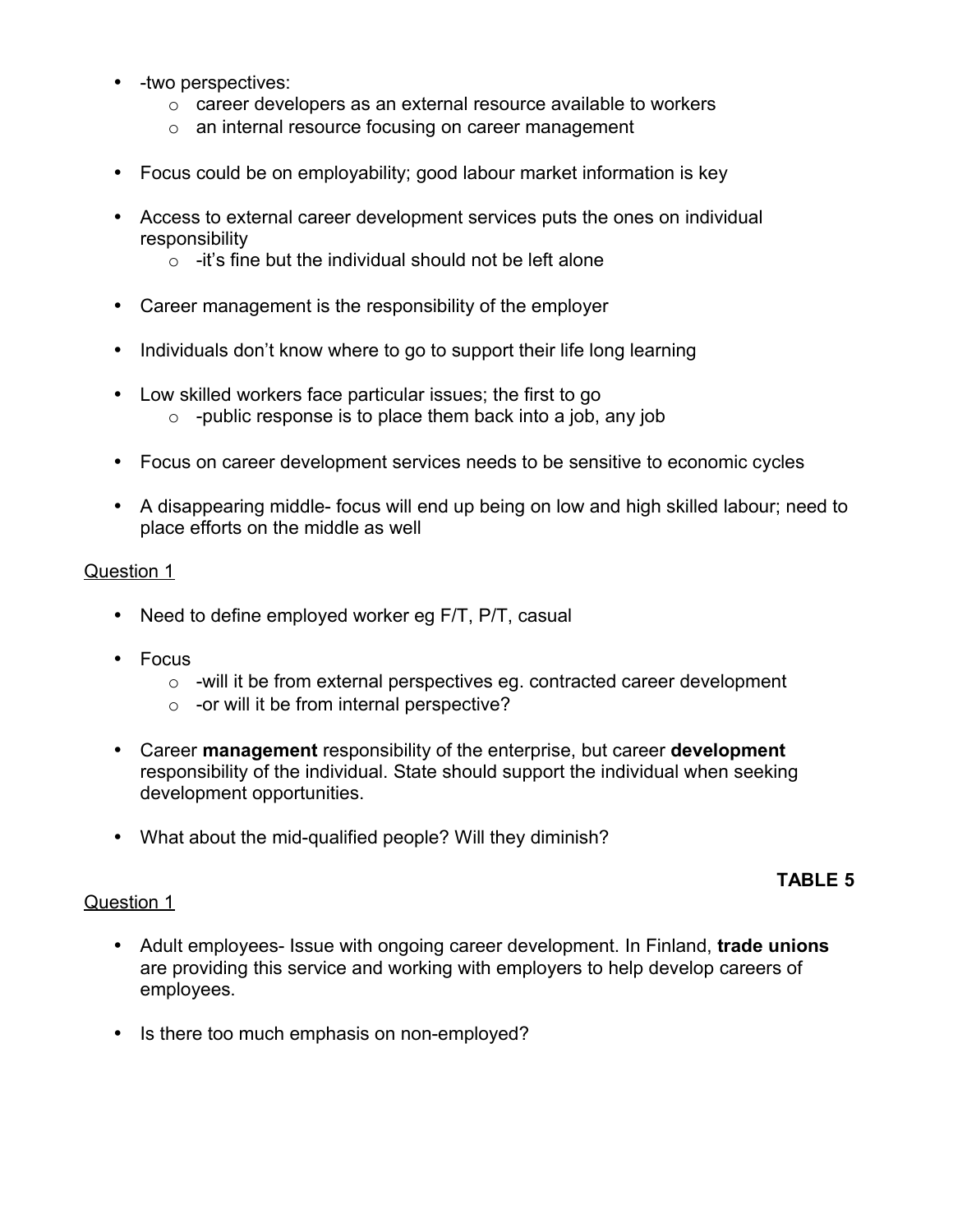• Another suggestion is with the government pushing employers into employee career development by **tax incentives.** This needs to be regulated and very targeted (specifically focused) to ensure it is not abused. **TABLE 6**

## Question 2

- Identify how employers see their needs (eg. Retention) o -use their language
- Career development can make linkages/provide information to "careers of choice"
- Highly publicized websited (eg. Ireland's portal; 280 000 hits after TV spot), bus signs, TV shows, radio shows
	- o -planting ideas (eg. Parents concerned about kids but do parents also have career needs?)
- Provide good quality service- grows demand (eg. Ryan Air, McDonalds)

## **TABLE 7**

- Successful planning at work
- Career development address policies of companies
- Is a responsibility for employers
- Increasing productivity
- Career development support retention
- Career development practitioners need to develop the skills of a consultant

#### **TABLE 9**

#### Question 2: Business case

- Need to relate to bottom line
- Should we make the business care (is this where the maximum return to public \$ lies)
- Interested in parties
	- o -individual, employer and state; need to relate contributions to returns. All 3 have interests and shall make contributions
- In drawing up corporate plans- consultation drives recognition of career development need
- Cannot make the business case if speaking at odds with other parts of sector- role for state in "banging heads together"